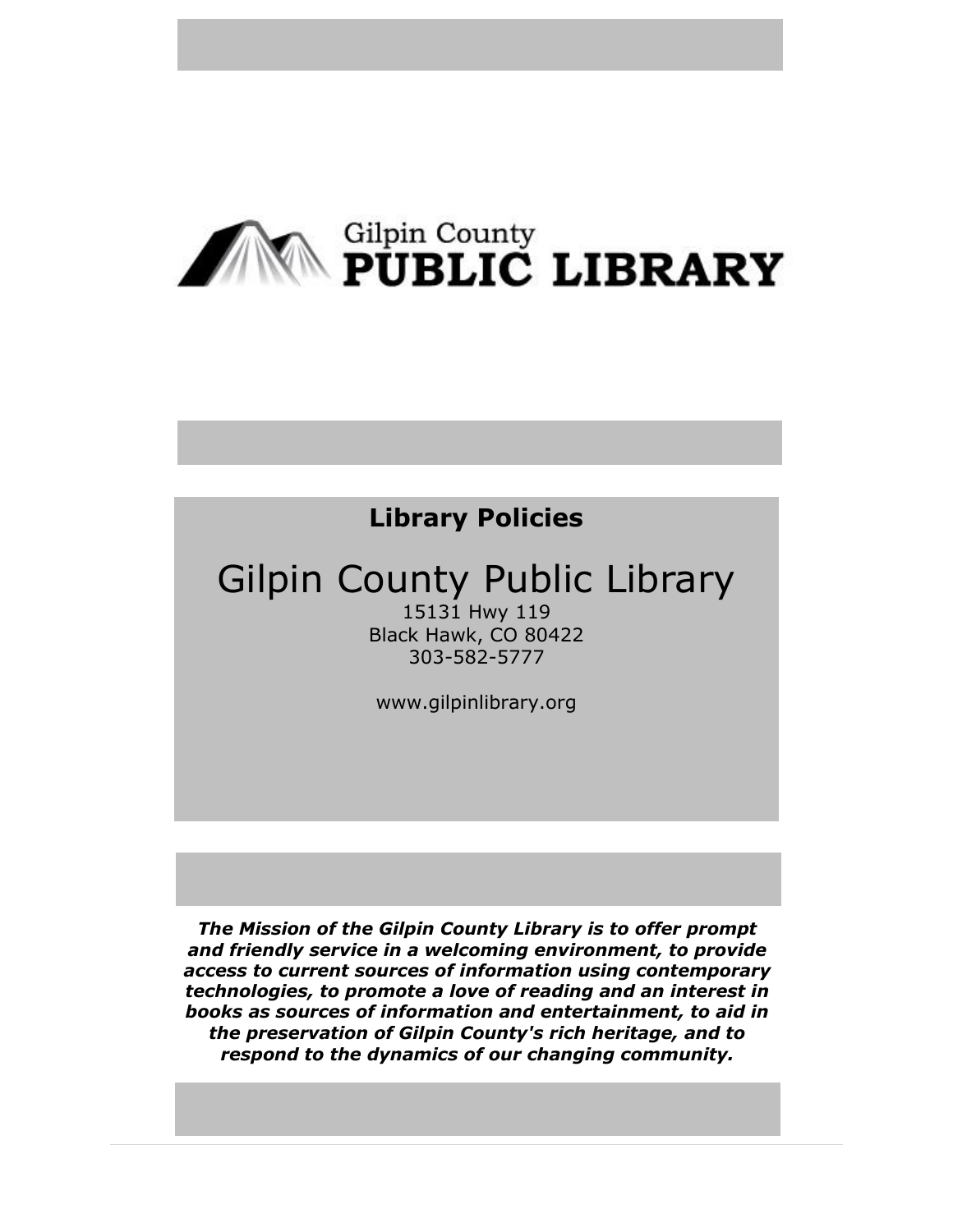# **Table of Contents**

| <b>Circulation Services</b>                                   |
|---------------------------------------------------------------|
|                                                               |
| Rights of Library Patrons 5                                   |
|                                                               |
|                                                               |
| Borrowing Limitations 6                                       |
| Lost or Damaged Materials 6                                   |
| <b>Collection Management Policy</b>                           |
|                                                               |
|                                                               |
| Responsibility for the collection 7                           |
| Selection Criteria 8                                          |
| Statement of Concern9                                         |
| Statement of Concern Form 19                                  |
| <b>Internet Usage</b>                                         |
|                                                               |
| Rules & Responsibilities  10                                  |
| <b>Meeting Room Usage Policy</b>                              |
|                                                               |
|                                                               |
|                                                               |
| <b>Reservation Form  20</b>                                   |
| <b>Donations Policy</b>                                       |
|                                                               |
|                                                               |
|                                                               |
|                                                               |
| Acknowledgments 15                                            |
| <b>Unattended Children Policy</b>                             |
| Age Restrictions  14                                          |
| <b>Closing Procedures 15</b>                                  |
| <b>Free Speech &amp; Other Activities on Library Property</b> |
| Solicitors, Peddlers, & Others 15                             |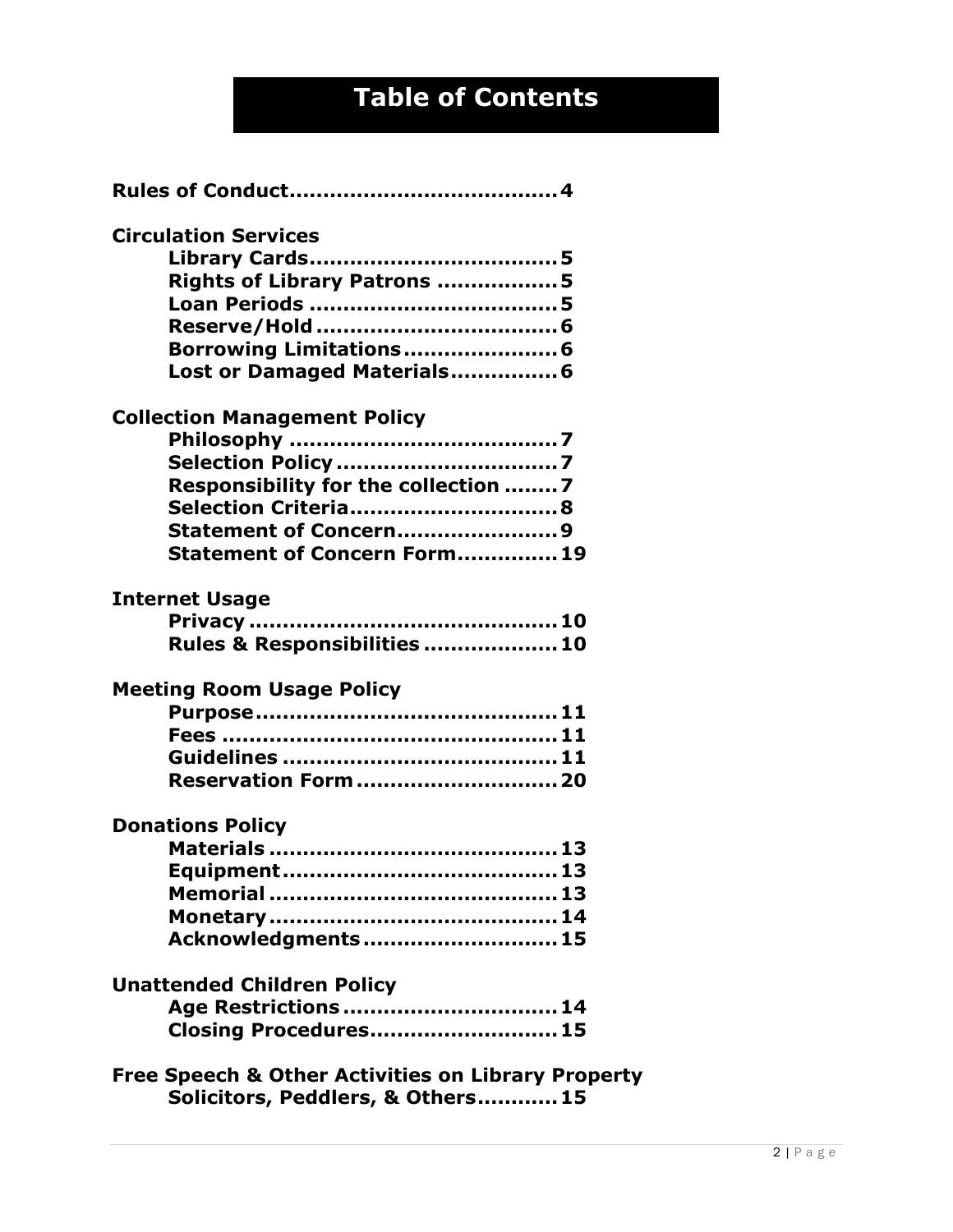|                            | 15<br>Displays by the Public  16 |
|----------------------------|----------------------------------|
|                            | Political Programs & Debate 16   |
| <b>Display Policy</b>      |                                  |
|                            | Community Bulletin Board 17      |
|                            | General Info Bulletin Board 17   |
| <b>Reserve Fund Policy</b> |                                  |
|                            | Restricted Reserves  18          |
|                            | Capital Reserves 18              |
|                            | Emergency Reserves  18           |
|                            | Unobligated Reserves 18          |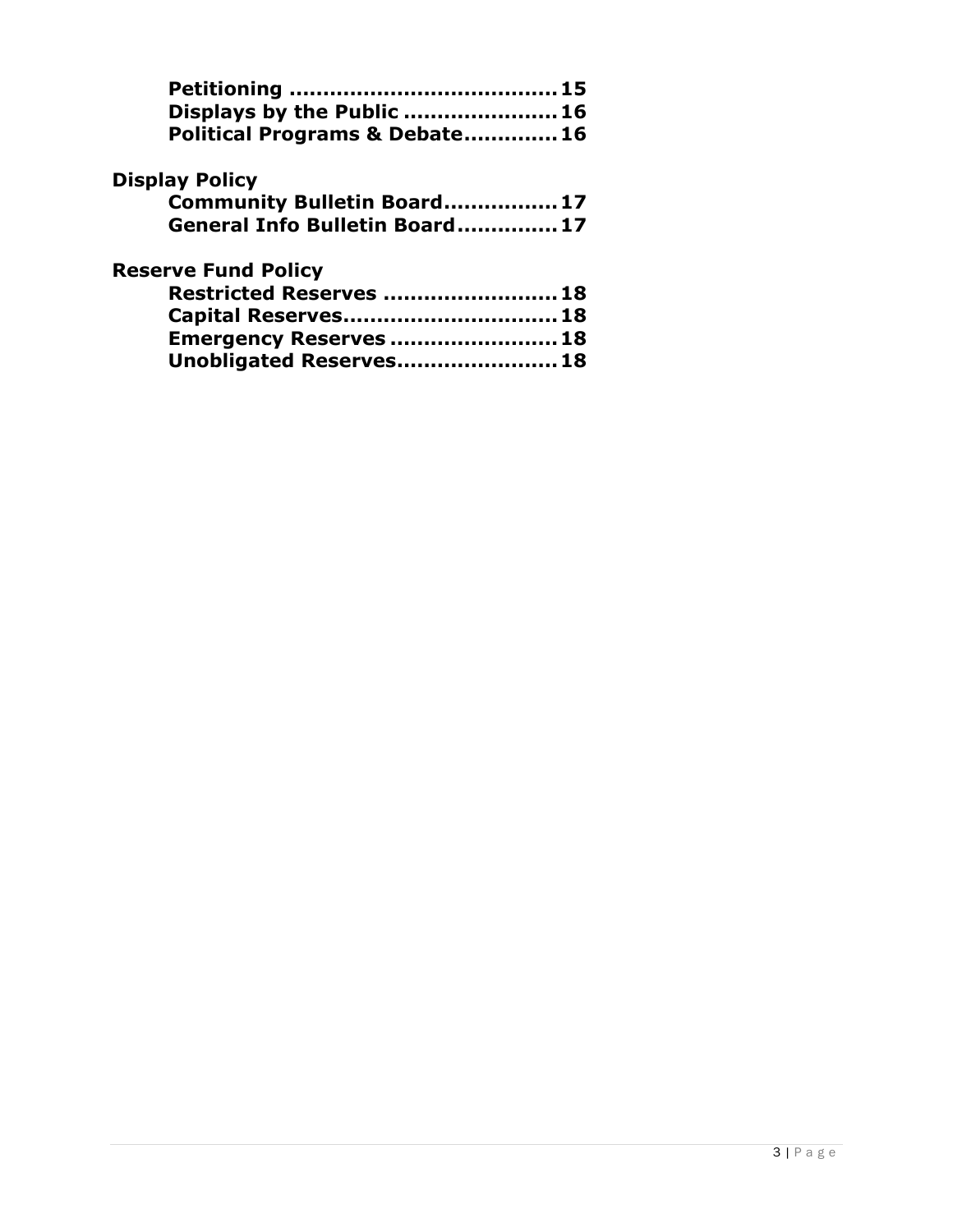# **RULES OF CONDUCT**

We value our customers and strive to treat them with courtesy and respect in a comfortable and welcoming environment. Our Library reflects our community and the people who use it. Please be considerate of the rights of others as you use this public facility.

The Gilpin County Public Library Board of Trustees has established the following Rules of Conduct so that library users and staff have a clean, pleasant and safe environment. We appreciate your cooperation in meeting this goal.

The following are prohibited at the Gilpin County Public Library:

- Engaging in any activity prohibited by law
- Disruptive or unsafe behavior, including any conduct that interferes with the use or operations of the library by customers or staff
- Theft
- Use of loud, abusive, threatening or insulting language, either in person or via electronic devices
- Harassment of any kind
- Taking photographs or videos of library users without their permission
- Abandoning or leaving young children unattended
- Viewing obscene or pornographic images
- Public intoxication
- Activities that may result in damage to library property
- Sleeping
- Smoking (including e-cigarettes and vapes)
- Objectionable body odor
- Unauthorized use of a library card
- Using restrooms for bathing, laundering or extended personal hygiene care
- Leaving personal items unattended
- Entering the library barefoot or without a shirt, or removing footwear or shirt while in the Library
- Bringing in concealed weapons not legally licensed and permitted, or the open carry of any firearm or handgun except by law enforcement officials
- Unauthorized solicitation
- Animals, other than service animals

The Gilpin County Public Library reserves the right to deny use of its facilities and premises to individuals who do not abide by the Rules of Conduct. Our staff may ask individuals who are exhibiting inappropriate behavior to modify their behavior. Non-compliance and/or repeated violations may result in expulsion from the library, police intervention, and/or legal action.

# **CIRCULATION SERVICES**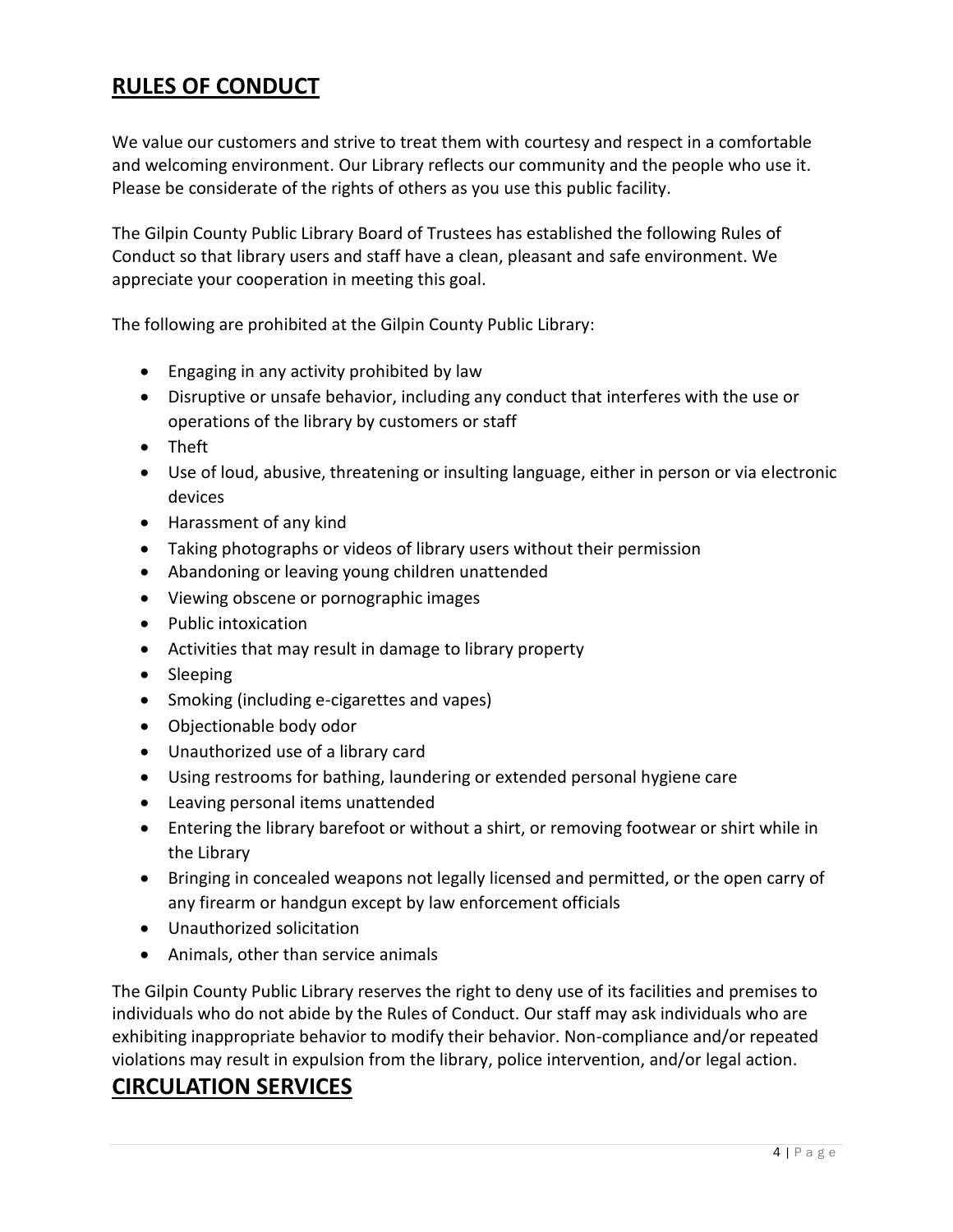#### **Library Cards:**

- 1. Gilpin County Public Library (GCPL) cards are free to anyone who lives in Gilpin County and to non-GCPL residents with a valid card from a library that participates in the Colorado Libraries Collaborate (CLC) program. Limited borrowing privileges may be extended in the form of a GUEST card to temporary residents.
- 2. To obtain a library card, registrants must produce photo identification and proof of their current address.
	- a. Acceptable forms of picture I.D.: driver's license, passport, school I.D., or any other government-issued document showing a photo and borrower's name.
	- b. Acceptable forms for proof of address: driver's license, checkbook, car registration, paystub (with address), mail with a current postmark, bill, mortgage or lease agreement, or any "official" document with borrower's name and current address.
- 3. All library cards are issued for a period of three years, and expire on the same day of the month as when they were issued. Cards can be renewed by contacting the library.
- 4. Library cards are available to children under 14 with permission from a parent or guardian. The parent/guardian is responsible for the materials borrowed on their children's library card.
- 5. Young adults, aged 14 to 17, may have a library card without their parent or guardian's permission and will be responsible for any materials borrowed.
- 6. Patrons are responsible for contacting the library when their contact information has changed or if their card has been lost or stolen.

#### **Rights of Library Patrons:**

The Gilpin County Public Library makes its collections and services equally available to every member of the community the library serves, and a person's right to use the library and its materials and services should not be denied or abridged because of origin, age, background or point-of-view.

#### **Loan Periods:**

| 3-Week Loan | Most books, audios, periodicals/magazines, and<br>pamphlets. DVDs of television series. Limit of three<br>renewals, if not on hold for another patron. |  |
|-------------|--------------------------------------------------------------------------------------------------------------------------------------------------------|--|
| 1-Week Loan | Adult and children's DVD movies and videotapes. (same<br>renewal policy as other library materials.)                                                   |  |

#### **Reserve/Hold:**

Any library item that is checked out may be placed on reserve/hold at the request of a patron.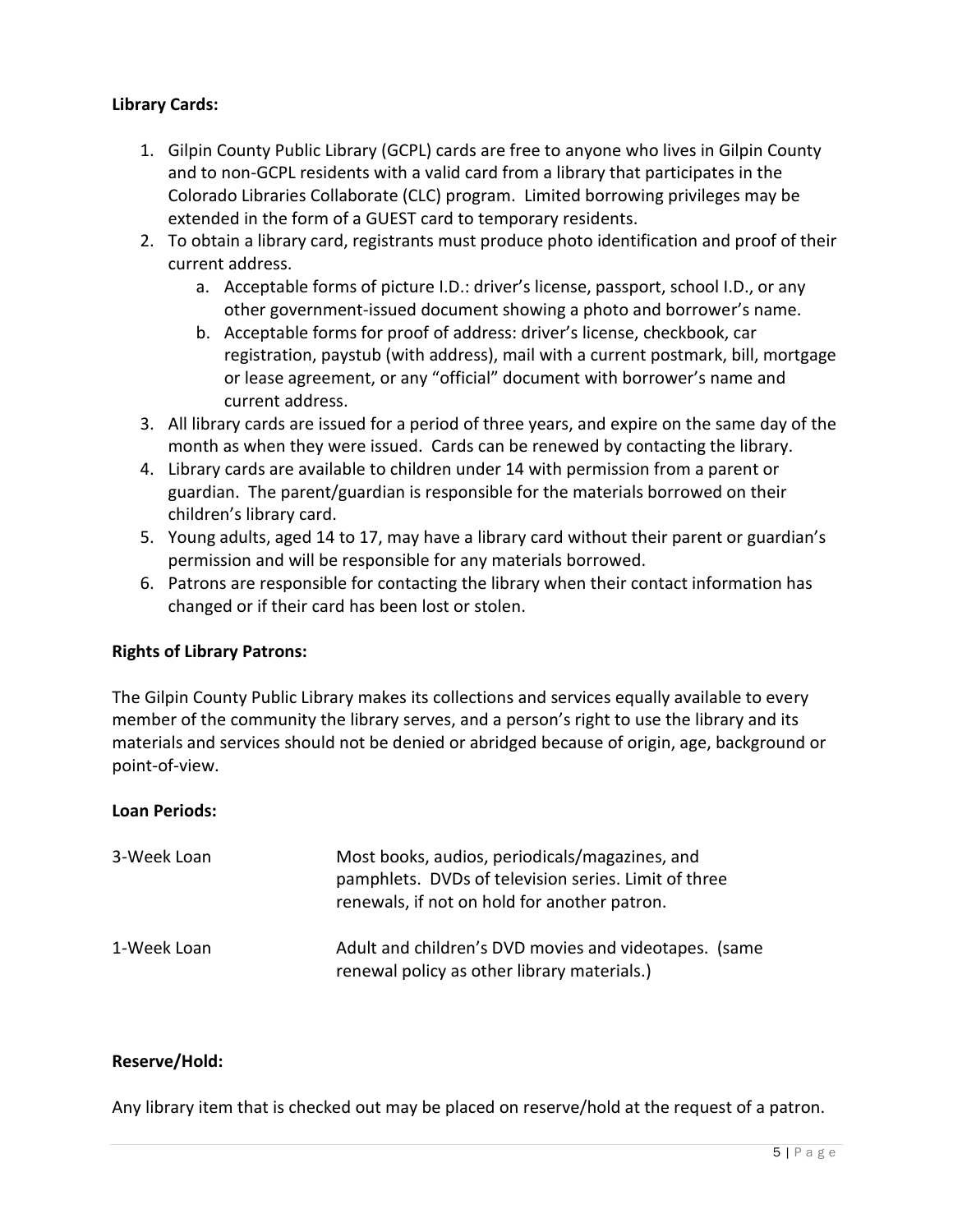Cardholders may have up to 20 holds at any one time, including any hold items waiting on the hold shelf for pickup. When the item is returned, it will be held at the desk for 7 days for the patron who placed the request. (Likewise, new books not yet added to the collection, or in process, may be placed on reserve/hold for a patron.)

### **Borrowing Limitations:**

Library patrons may have up to 10 DVDs checked out at a time and up to 20 items in other formats checked out at a time.

Cardholders whose accounts show that they have lost or overdue items outstanding of \$5.00 or greater will not be permitted to check out Library materials.

Gilpin County Public Library issues cards to individuals who desire to borrow our materials or access our services. The cards are issued in good faith and cardholders must accept and be bound by the rights and responsibilities outlined in our policies. The Gilpin County Public Library reserves the right to suspend privileges if library policies are abused or violated

GUEST card accounts are available for temporary residents. Borrowing privileges are limited to four items checked out at one time and does not include use of the Library's State Park Pass.

Library Director's Cut: Certain films available on DVD or VHS formats which may contain adult language or themes, but are considered meritorious by the entertainment and/or viewing community (ascertained by reviews, awards, feedback by our library patrons, etc.), shall be designated as "Library Director's Cut" with a sticker placed on the container and tape itself. These materials may be loaned only to individuals who have reached the age of 17 or older.

#### **Lost or Damaged Materials:**

Items not returned within three weeks of the due date will be declared lost. The full replacement cost of the item(s) will be charged to the patron's account. If the lost item(s) is returned within one year of being declared lost, the patron will only be charged for the fines accrued on each item.

The Library charges for library materials damaged through neglect, or requiring cleaning before its next use. For items damaged beyond repair, the replacement cost of the material will be charged to the patron's account.

The Library will accept a replacement copy for a lost or damaged item. The replacement copy must be identical to the original copy. The replacement copy must be in new or "like new" condition.

# **COLLECTION MANAGEMENT POLICY**

## **PHILOSOPHY**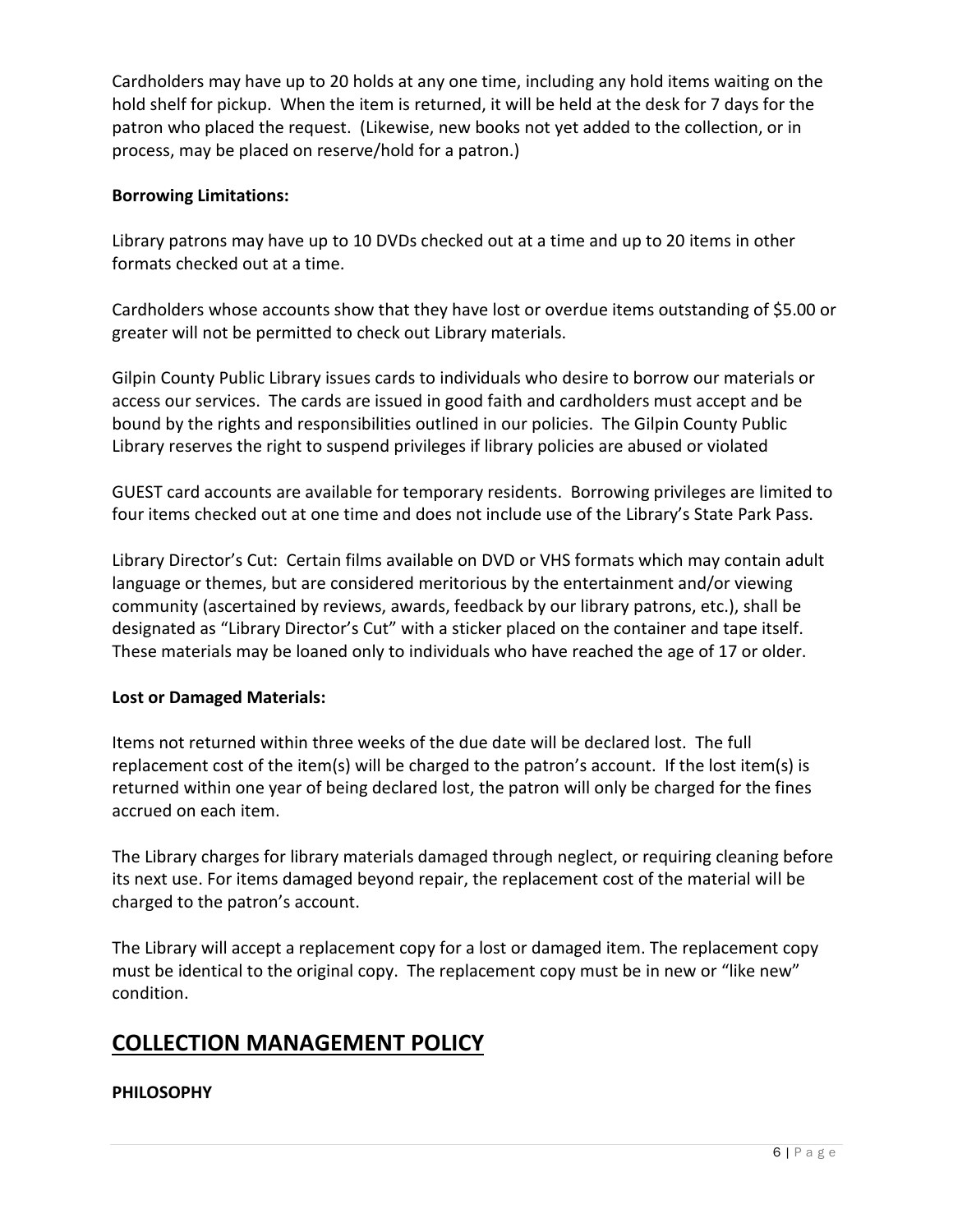- The Gilpin County Public Library collection is intended to serve the broad range of needs of the patrons who frequent the library, and therefore contains a variety of materials and formats to accommodate the users. The collection may contain original, critical and different ideas, any of which may not appeal to the entire community. The inclusion of an item is not to be considered an endorsement by the library. The library neither approves nor disapproves the views expressed in materials included in the collection. The library cannot exclude all materials that could result in mental or physical injury to some individual, since theoretically any material could be harmful to someone if improperly used.
- The library upholds the principal of free and open use for all. Materials in the collection are arranged in a way to facilitate access to the information. They are not marked or identified to show approval or disapproval of contents. Responsibility for the reading, viewing and listening of children and young adults rests with their parents or legal guardians.
- The library is opposed to the removal, at the request of any individual or group, of materials which have been chosen according to the materials selection policy. The Selection Policy will be used at all times to support the inclusion of materials to the collections.
- Residents of Gilpin County may question the presence of an item in the library's collection by following the "Statement of Concern" process.
- The materials budget will be allocated to fulfill the library's goals as stated in the Selection Policy. Funds will be allocated among the various collections to meet the mission and service goals of the library.

## **SELECTION POLICY**

## **General Collection:**

The general collection includes adult and children's fiction and nonfiction and reference works. Materials are purchased in other formats to meet the needs of the library's users.

## **Responsibility for Selection:**

- 1. The day-to-day work of evaluation and selection is the responsibility of the library director.
- 2. Other library staff may be assigned subject areas for various collections by the director.

## **Guidelines for Selection Based on Library Service Roles:**

1. The library provides materials and services to help users obtain information to meet their personal, educational, and professional needs.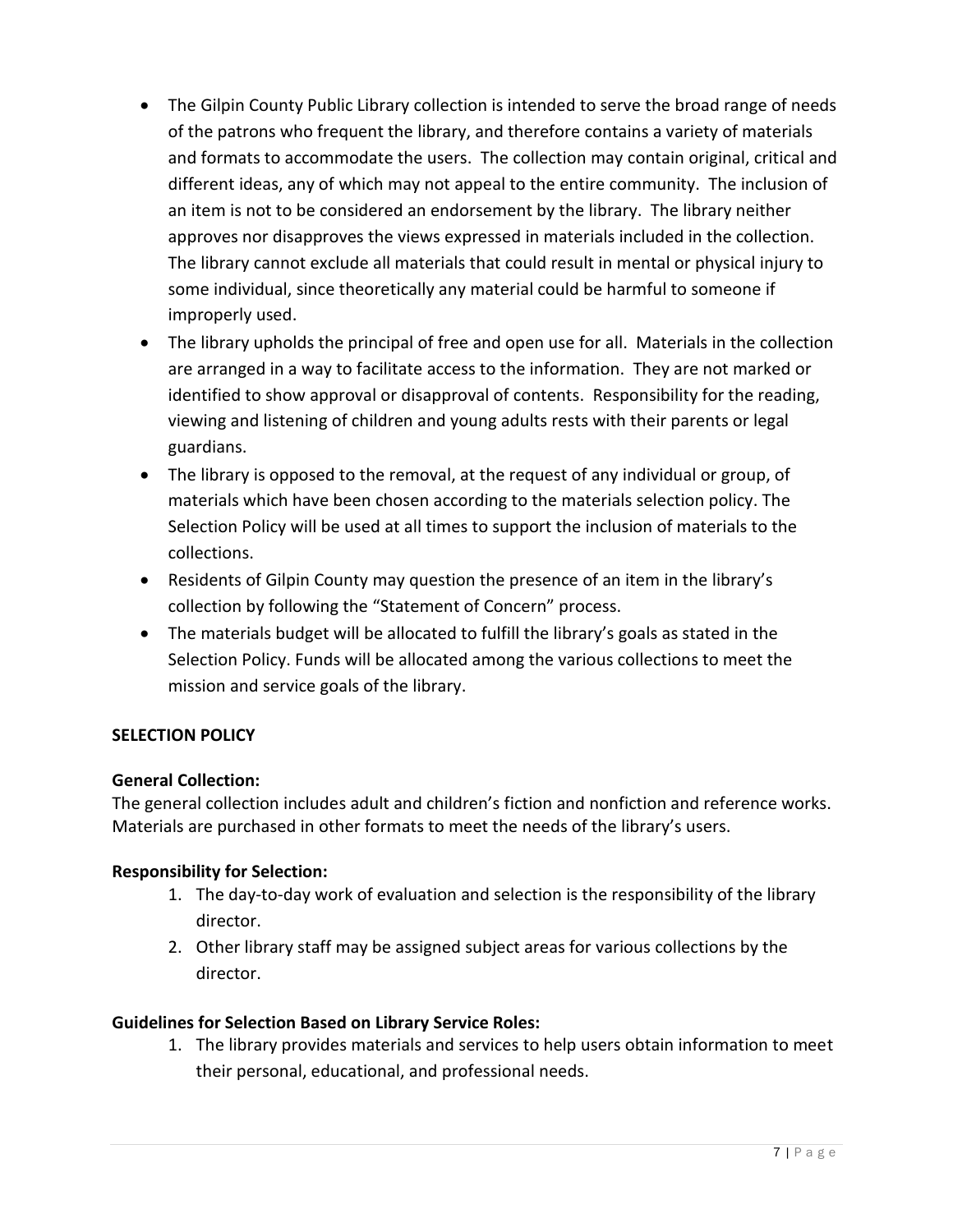- 2. Materials for preschool and school-aged children are chosen to foster a love for and interest in reading and learning.
- 3. Materials representative of all areas of knowledge will be collected, if possible, to provide a broad range of subject matter.
- 4. An even broader range of materials will be acquired to enhance the major service roles of the library.

# **The collection guidelines related to service roles include:**

- 1. Current Topics and Interests—the library will provide information about popular cultural and social trends and the desire for satisfying recreational experiences.
- 2. General Information—the library will provide information on a broad array of topics related to work, school, and personal life.
- 3. Cultural Awareness—the library will help the community's residents to understand their own cultural heritage and the cultural heritage of others.
- 4. Information Literacy—the library will provide services that help find, evaluate, and use information effectively.
- 5. Local History—the library will offer a local history collection.

# **Selection tools for materials include, but are not limited to:**

- 1. Professional review journals and publishers' catalogs.
- 2. Reviews from the New York Times Book Review, area newspapers, and other periodicals will be considered.
- 3. Patron requests are considered if the item meets the selection criteria and other collection development policies.

## **Selection Criteria:**

## **Criteria used in general for selection of library materials include, but are not limited to:**

- 1. Fulfilling the library's mission and service roles.
- 2. Reputation of the author and or publisher.
- 3. Anticipated use.
- 4. Physical quality of the material.
- 5. Suitability of format.
- 6. Positive critical reviews.
- 7. Timeliness or permanence of the work.
- 8. Cost.
- 9. Accuracy and authenticity of information presented.

#### **Criteria for Newspapers**

- 1. Local major daily and weekly newspapers.
- 2. Selected newspapers from the regional area.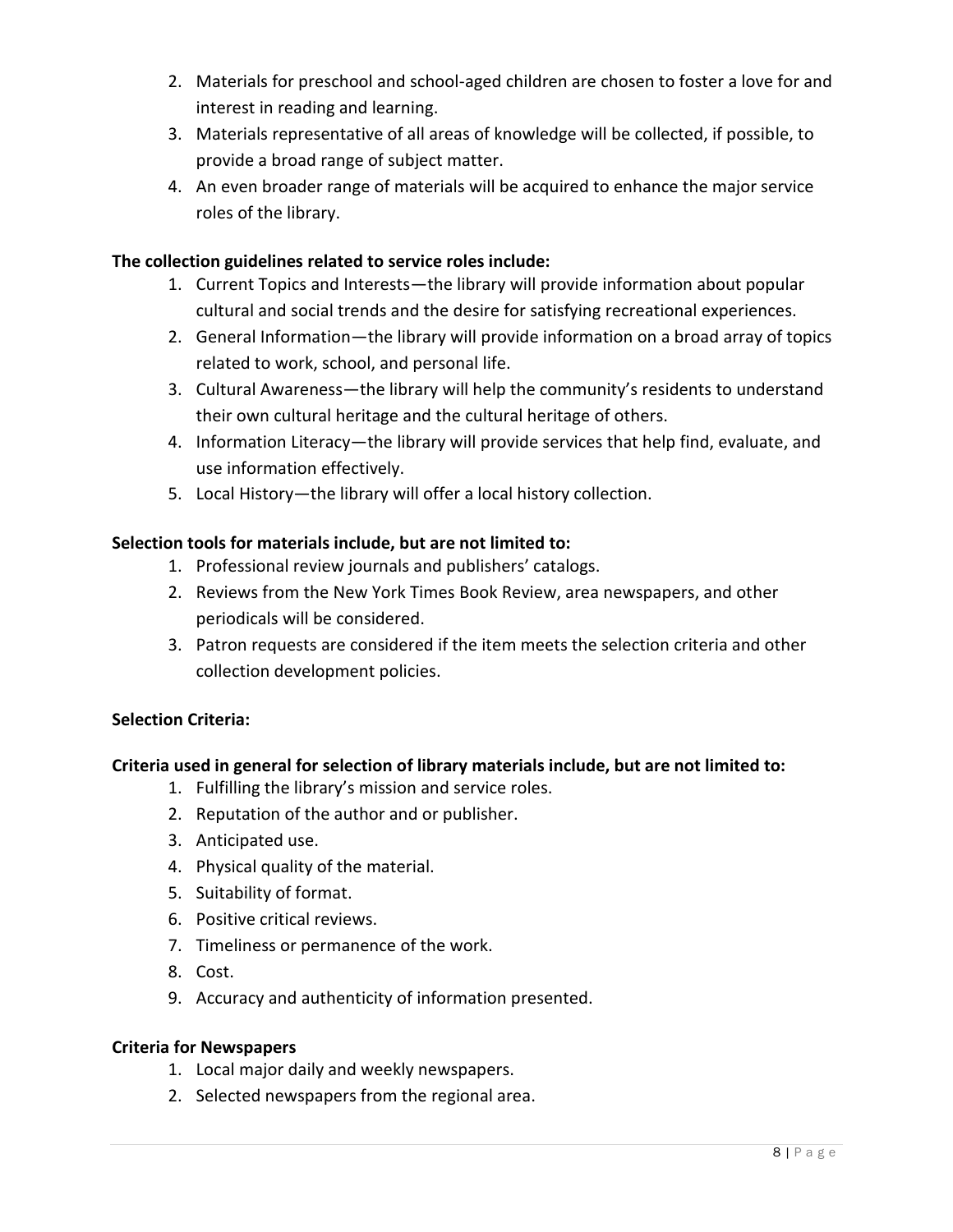#### **Criteria for audio, compact disks, dvd, blue-ray, or other media resources:**

- 1. DVDs, blue-rays, audiocassettes, and CDs will be collected for entertainment and educational subject areas.
- 2. All media formats are licensed for home use; it is the responsibility of the borrower to comply with public performance regulations.

#### **Foreign Language Materials**

Foreign language materials will be acquired as funding is available and as interest in the materials increases.

#### **STATEMENT OF CONCERN**

Library staff makes every effort to select materials that will appeal to the wide range of interests, points of view and reading or viewing levels of those in the community. Staff also recognizes that at times a particular item may conflict with an individual patron's beliefs or taste and that a patron may ask staff to reconsider this item. In order to accommodate a patron's concerns about an item, residents of Gilpin County may use the Library's "Statement of Concern About Library Resources" procedure to express their views and to suggest a remedy that they might want.

#### **Intellectual Freedom**

Freedom of speech, as provided for in the United States Constitution, is vital to maintaining a free society. Essential to this is the ability to see, hear, and express different ideas and viewpoints.

The Library upholds these rights and adheres to the American Library Association's Library Bill of Rights. Every individual holds beliefs and values which may at times be in conflict with those of others. Citizens do have the right to request reconsideration of Library resources.

#### **Concerns about Library Resources**

Upon submission to the Library Director of a completed "Statement of Concern about Library Resources" form, the Director will conduct a staff review of the selection process and criteria, the objections raised, and the actions requested.

The Director will then submit a recommendation regarding the statement of concern form to the Library Board members so that the matter may be considered by the Board no later than its second meeting following receipt of the form.

The Director will notify the person submitting the form of the time and place of the Board meeting at which the matter will be discussed, invite them to attend the meeting, and provide a copy of the staff recommendation.

The Board's action on the "Statement of Concern about Library Resources" is final.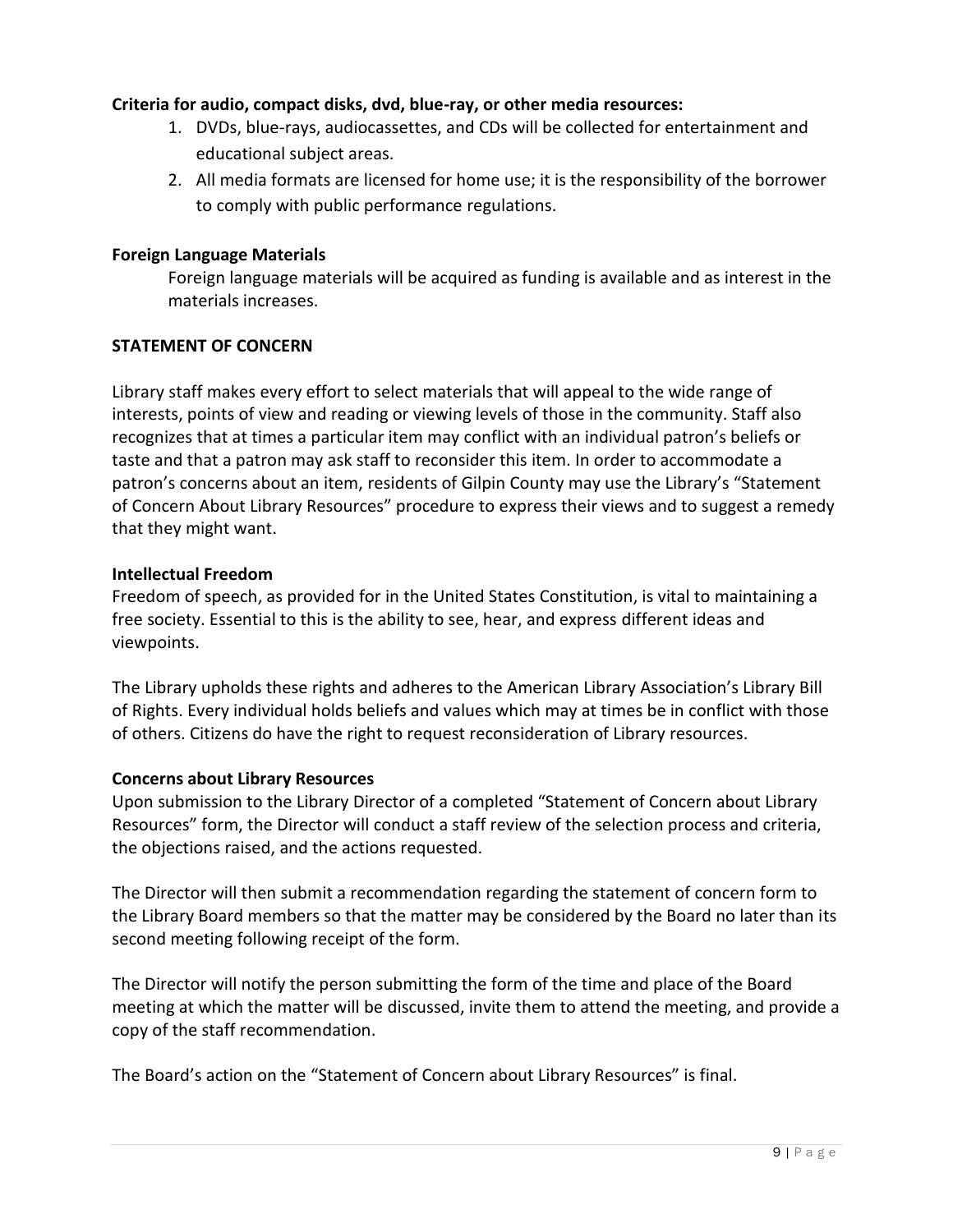# **INTERNET USAGE POLICY**

The Gilpin County Public Library (GCPL) provides free access to the Internet and its resources for all library users. GCPL strives to develop collections, resources, and services that meet the cultural, informational, educational, and recreational needs of our community. The Internet, as an information resource, enables GCPL to provide information beyond the confines of its own collection. It is within this context that GCPL offers access to the Internet.

GCPL does not censor access to materials or protect users from Internet-based information. The library does not filter, monitor, or control the content of the material accessed through the Internet and cannot be held responsible for its contents. GCPL believes that the reading and viewing activity of children is ultimately the responsibility of parents who guide and oversee their own children's development. The Gilpin County Public Library does not intrude on that relationship, except when mandated by law.

#### **Privacy:**

GCPL champions the protection of personal privacy. GCPL will keep confidential all such information that it purposefully or inadvertently collects or maintains to the fullest extent permitted by state and federal law.

- The Internet is not a secure medium. Email is not necessarily secure against interception.
- The Library does not monitor an individual's use of the Internet. Computer stations are programmed to delete the history of a user's Internet session at the end of every day.
- In accessing various Internet sites, please be conscious of others in your vicinity, particularly children.
- GCPL does not provide information about patrons' library records, use of other GCPL materials, or use of the Internet to law enforcement officials without an appropriate court order.

## **Rules and Responsibilities for the Public:**

Use of GCPL's equipment for the transmission, dissemination, and/or duplication of information must comply with federal and state laws. GCPL expects all users to comply with such laws, including but not limited to those related to copyright, computer hacking, and child pornography. Computer users will also refrain from any activity that unreasonably interferes with GCPL patron/staff comfort, safety, use or quiet and peaceful enjoyment of the library.

# **MEETING ROOM USAGE POLICY**

#### **PURPOSE:**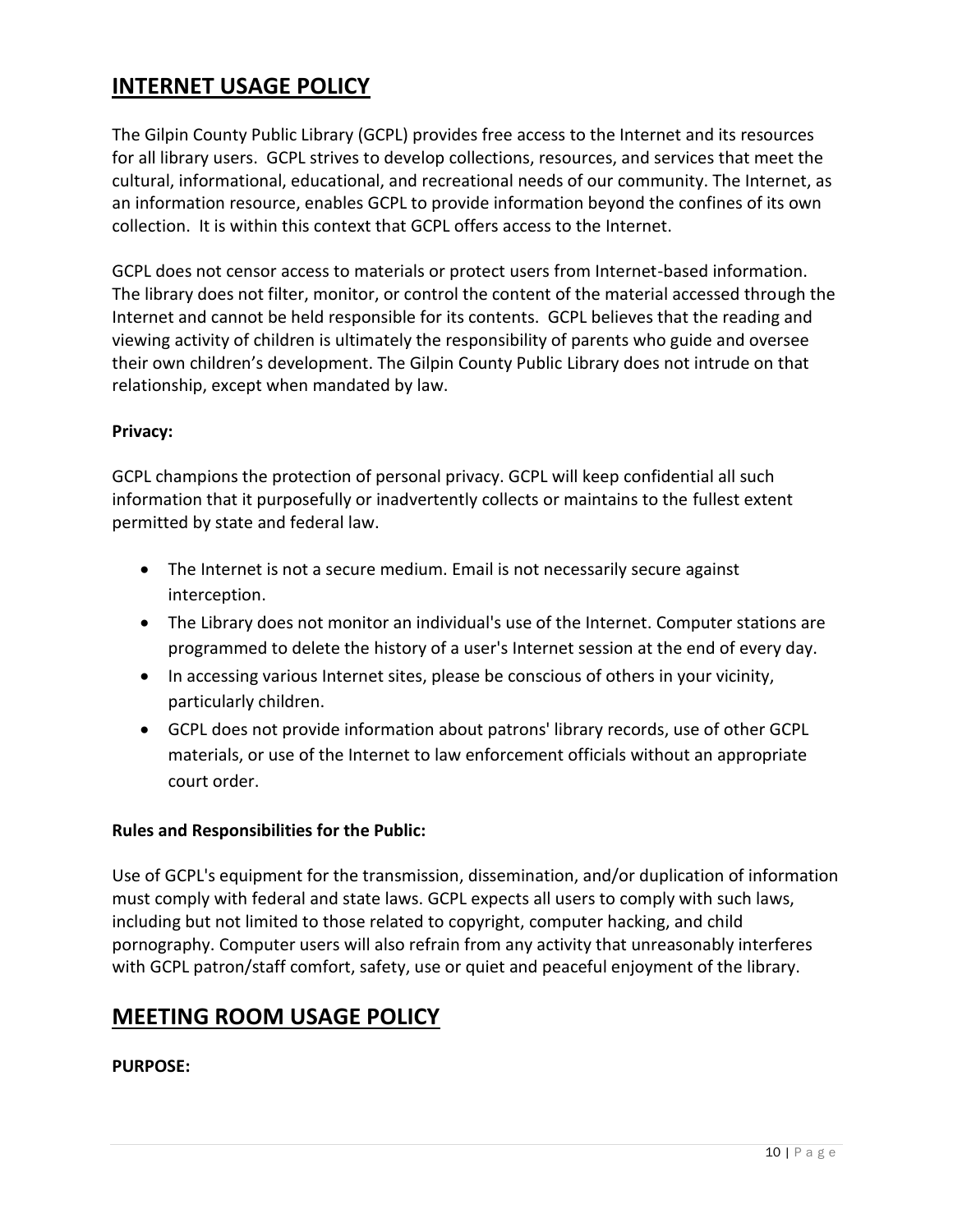The Library welcomes the use of its meeting room by community groups in Gilpin County for civic, educational, and cultural activities and discussion of current events. The room is not available for purposes where, in the judgment of the library director, disorder and substantial disruption of the functioning of the Library are likely to occur. The rooms may not be used for purely social purposes or for regular business operations. Library programs, including fundraisers organized by the Friends of the Gilpin Library, will have first priority for use of the room.

# **FEES:**

The Library reserves the right to make fee determinations. No meeting room fee will be charged for the use of the meeting rooms by the following groups: 1) library-sponsored and cosponsored programs; 2) government-related meetings, including Gilpin County Government, the State of Colorado, and the federal government, as well as elected officials at any of these levels of government; 4) nonprofit groups; (5) tutors offering one-on-one or family sessions.

For-profit businesses/organizations are charged a fee for use of the meeting rooms. Non-profit organizations and community groups that will be charging an admission fee, selling products, or fundraising within the confines of the meeting room are also charged a fee. The Library reserves the right to allow admission charges and/or the sale of products by any entity presenting a program sponsored by or with the Library.

Payment due on day of meeting/event:

\$75 per 2-hour block, not to exceed \$300 for full day.

#### **GUIDELINES:**

- 1. The public must be welcome when no meeting room fee has been charged. If a meeting room fee has been charged, the group reserving the room may close the meeting to the public. Gatherings that pertain to internal Library/Government work-related activities are not open to the public.
- 2. A reservation for the meeting room shall be made with the library director at least 24 hours prior to the desired time of use of the room. Cancellation of a reservation must be made to a library employee at least 24 hours prior to the scheduled use of the room.
- 3. There will be no damage deposit, but individuals and groups will be responsible for the care of the meeting room. If there is noticeable damage, or if extra cleaning is necessary after the meeting room is used, the library director will assess a reasonable charge for the cost of repair of the building, or repair, cleaning, or replacement of furniture, fixtures, or equipment.
- 4. An authorized member of the group must sign the meeting room reservation form. Reserving the room constitutes acceptance of the Library's meeting room usage policy.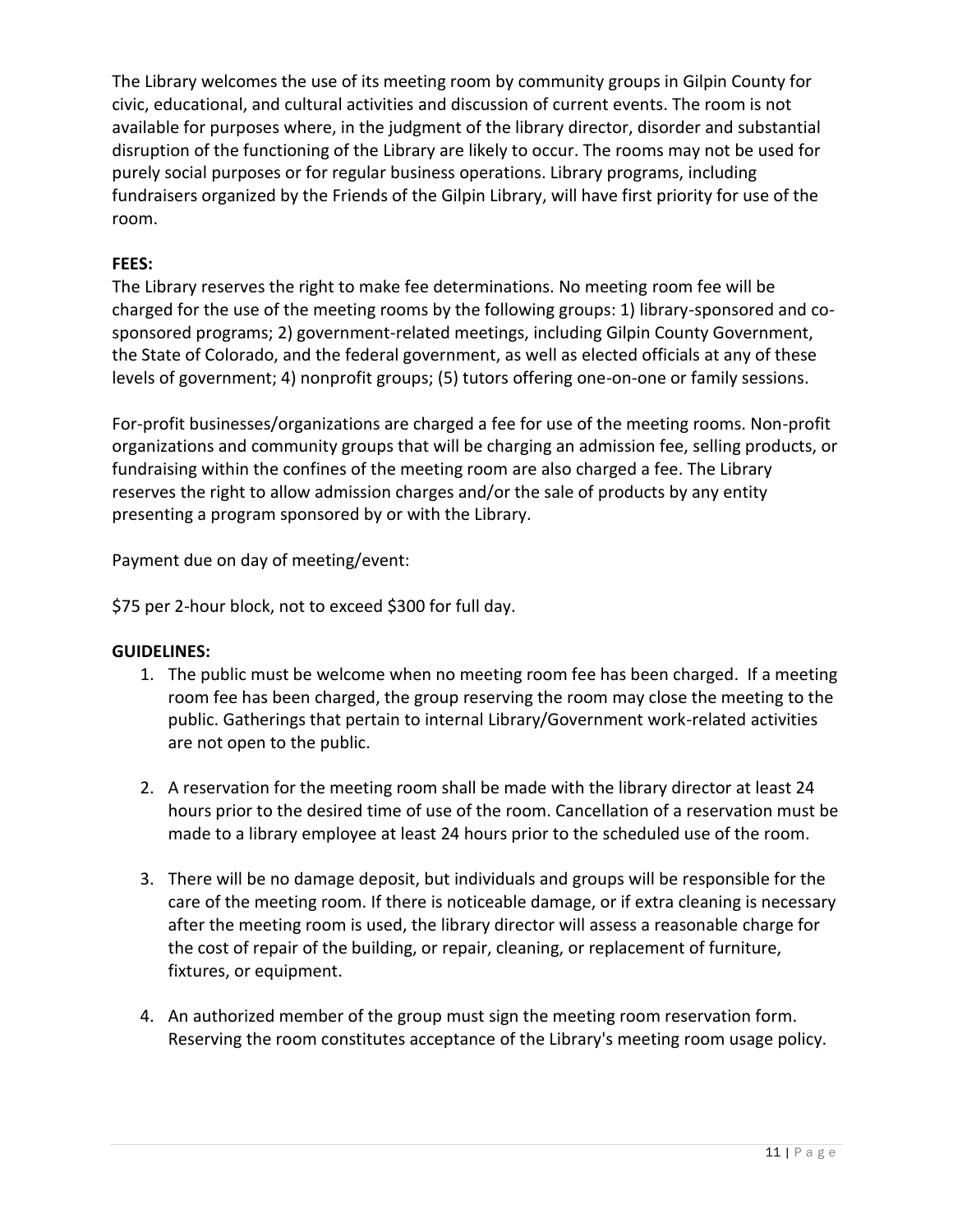- 5. Posters, signs and other related items may not be attached to the walls or doors without prior approval of the library director, and these approved items must be removed at the conclusion of the meeting or program.
- 6. Any publicity, including brochures, flyers, radio and TV announcements, newspaper ads, etc., must carry the name and phone number of the individual or organization sponsoring the meeting. The Library logo, website and phone number may not appear on the publicity. The Library may not be identified or implied as a sponsor. All publicity material must include the following disclaimer: "Use of Library meeting space does not constitute endorsement of this organization, group, or program by the Gilpin County Public Library."
- 7. Light refreshments may be served if the kitchenette (range, microwave, refrigerator, sink and counter) is left in an orderly condition after use. No alcoholic beverages may be served. Each group shall provide its own serving utensils. The library will not provide storage of individuals' or groups' personal items.
- 8. It is the group's responsibility to leave the room clean and orderly. All waste materials, including leftover food, must be removed after meeting room use.
- 9. Maximum capacity of the meeting room is fifty (50) persons.
- 10. If audio/visual equipment is used, the user must arrange time to be trained on how to operate the equipment. It is not the responsibility of the Library staff to operate the equipment.
- 11. Children's and youth groups may use the facility, provided that they are adequately supervised by adult sponsors.
- 12. Any exceptions to this policy must be authorized by the library director, who may do so after consultation with the Library Board of Trustees.

# **FAILURE TO COMPLY WITH GUIDELINES OR ABUSE OF ANY OF THE ABOVE-MENTIONED PRIVILEGES WILL RESULT IN SUSPENSION OF RIGHT TO USE.**

# **DONATIONS POLICY**

The Gilpin County Public Library exists for the use and enjoyment of all members of the community. Interest and support from the public are greatly appreciated. Donations of material or money for the purchase of library materials, equipment or facility enhancement are welcomed, however, the library reserves the right to decide what material is accepted and the disposition of all donations.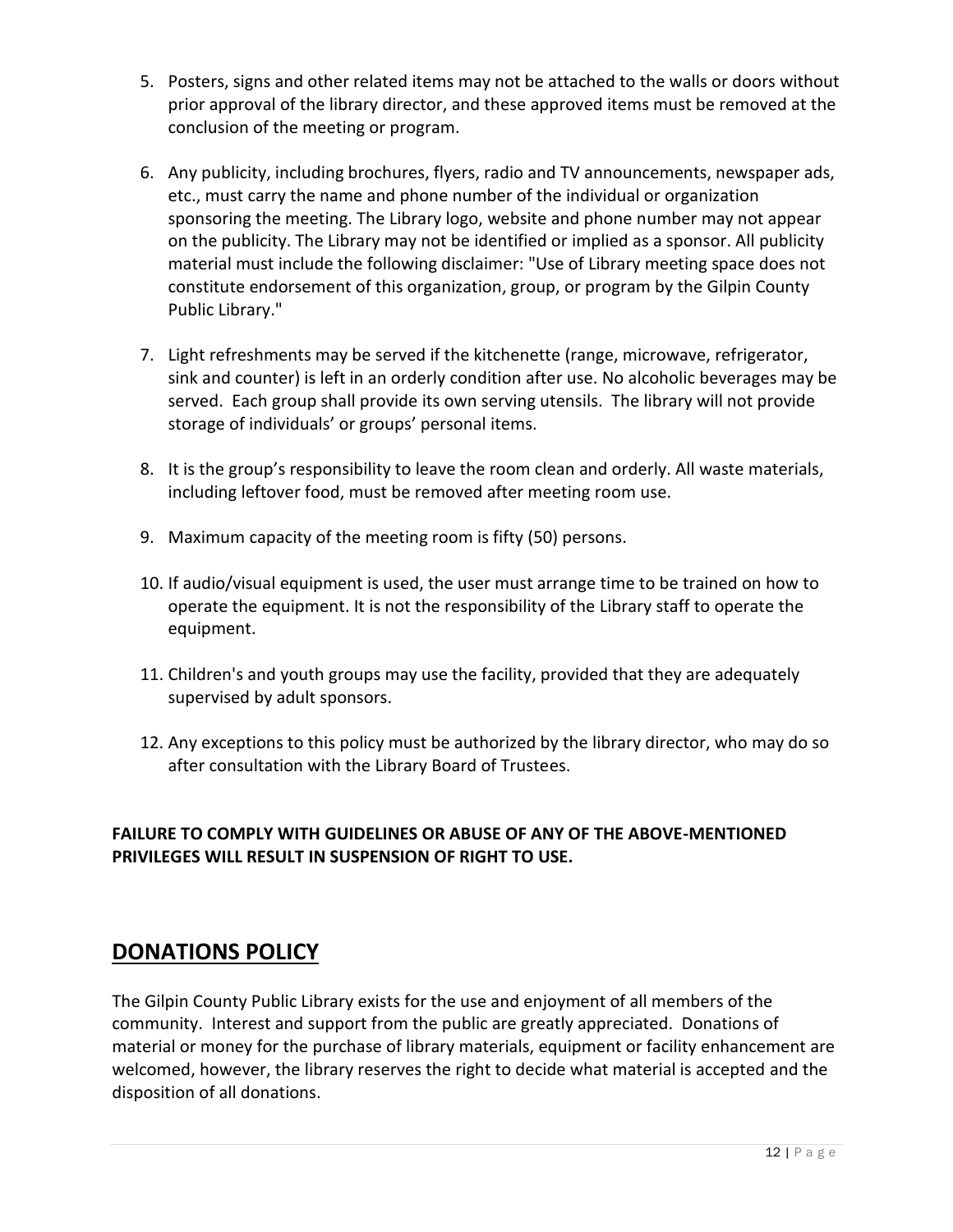#### **Donations of Library Materials:**

- 1. The library accepts donations of books and other library materials but reserves the right to evaluate and dispose of them in accordance with the criteria applied to purchased library materials.
- 2. As a rule donated materials will not be accepted as payment for lost or damaged library material or fines. However, exact copy replacement of a lost or damaged item will be considered if the replacement copy is in new or near-new condition.
- 3. Acknowledgement in the form of a receipt or note will be issued on the request of the donor. No dollar amount will be attached to the donation on the receipt or note, but simply the description (quantity and type of material) of the donation.
- 4. Donations of library materials which do not meet the library's objectives and policies will be refused.
- 5. No conditions may be imposed on the library in its acceptance of any material for its collection.
- 6. All donated material becomes the property of Gilpin County Public Library.
- 7. The library does not pick up donated material or pay transportation costs.
- 8. Material donations are accepted with the understanding that if the library cannot use them, the library may at any time dispose of them in any way it sees fit.

### **Donations of Equipment:**

- 1. The library will not accept donations of equipment unless the equipment satisfies a definite need or is necessary for the development of a program or establishment of a collection.
- 2. All donated equipment becomes the property of Gilpin County Public Library.
- 3. The library may pay transportation costs for donated equipment if the Library Director, after consulting the Library Board, deems it appropriate.

## **Memorial Donations:**

- 1. Many library users wish to make donations in the form of memorial books. The Library Director must approve the selection of titles.
- 2. A letter of appreciation for the donation will be sent to the donor, and, if requested, to other family members. A memorial plate may be affixed to the item(s) if this is the desire of the donor.

## **Monetary Donations:**

- 1. Monetary donations are welcomed by the library. In order to ensure the donor's intent is met, monetary donations should be made to the Library's fundraising arm, the Friends of the Library. Receipts for monetary donations are issued by the library.
- 2. Monetary donations can be allocated to the specific areas of the library collection, to equipment or to facility enhancement. The library reserves the right, however, to not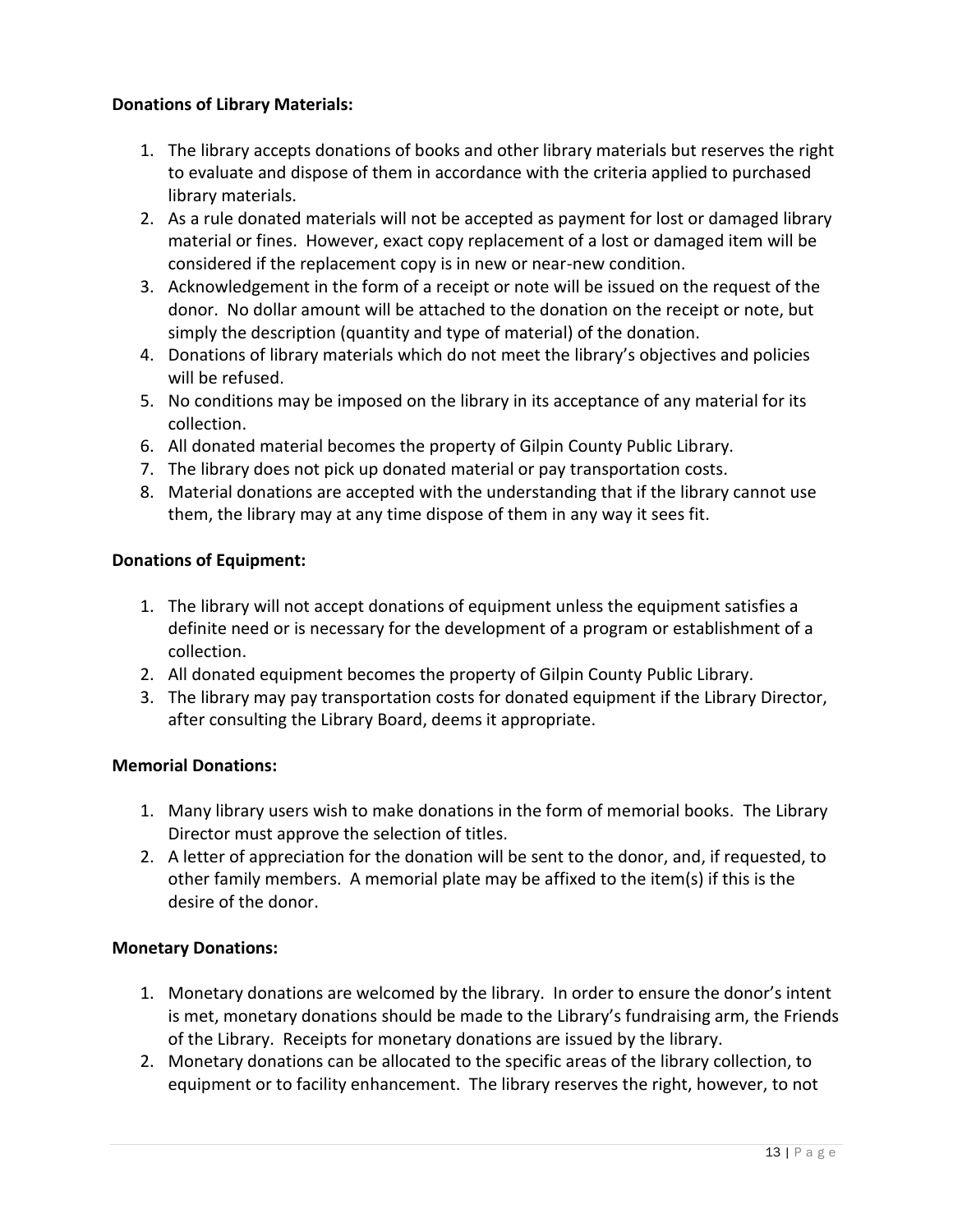accept a monetary donation if the request if for items deemed unsuitable or inappropriate for the library.

- 3. Unallocated donations will be divided equally among the departments (adult collection, children's area, videos, etc.). At the discretion of the Library Director, unallocated donations can be used for special projects for the enhancement of the collection, the purchase of equipment for public use, or the enhancement of the facility.
- 4. Monetary donations are deemed to include any charges for the acquisitions, cataloging and processing of library items purchased with the donation.

# **Acknowledgements:**

- 1. All donations for which the donor does not request anonymity will be acknowledged by the Library Director by letter or telephone call.
- 2. When a prestigious donation is received, if the donor consents, appropriate publicity will be arranged. This results in favorable public relations and general goodwill.
- 3. Donated library materials or equipment purchased specifically for the library or with money donated to the library may be acknowledged by affixing a book plate or other name plate to the material or equipment.

# **UNATTENDED CHILDREN POLICY**

The staff of the Gilpin County Public Library are happy you are visiting with us. We are concerned about the safety of all library users, especially children. We strive to make the library an enjoyable place to visit so that you, your family and friends will want to return many times.

Library staff members cannot, however, supervise children or function as substitute babysitters. Parents and responsible persons need to be as careful of their children' safety in the library as they would be in a shopping mall or any other public building. Children can easily wander out the door, into parking lot or highway. They can be injured by swinging doors or by falls from furniture.

The Board of Trustees of the Gilpin County Public Library has, therefore, established the following policy on unattended children for the library:

It is the policy of the library to provide a safe and appropriate environment for library users of all ages. The library is, however, a public building with staff trained to provide public library services. The library is not equipped, nor is it the library's role, to provide long-term or shortterm day care for children of any age. Aside from the planned programs, services, and activities designed for specific age groups, the library's staff is not responsible for supervising or tending to the needs of individual users or groups of users. Parents are responsible for the behavior of their children in the library, whether or not the parents are present.

Accordingly, children under the age of 10 must always be accompanied by a parent, guardian, or responsible childcare provider while in the library. If a child under the age of 10 is attending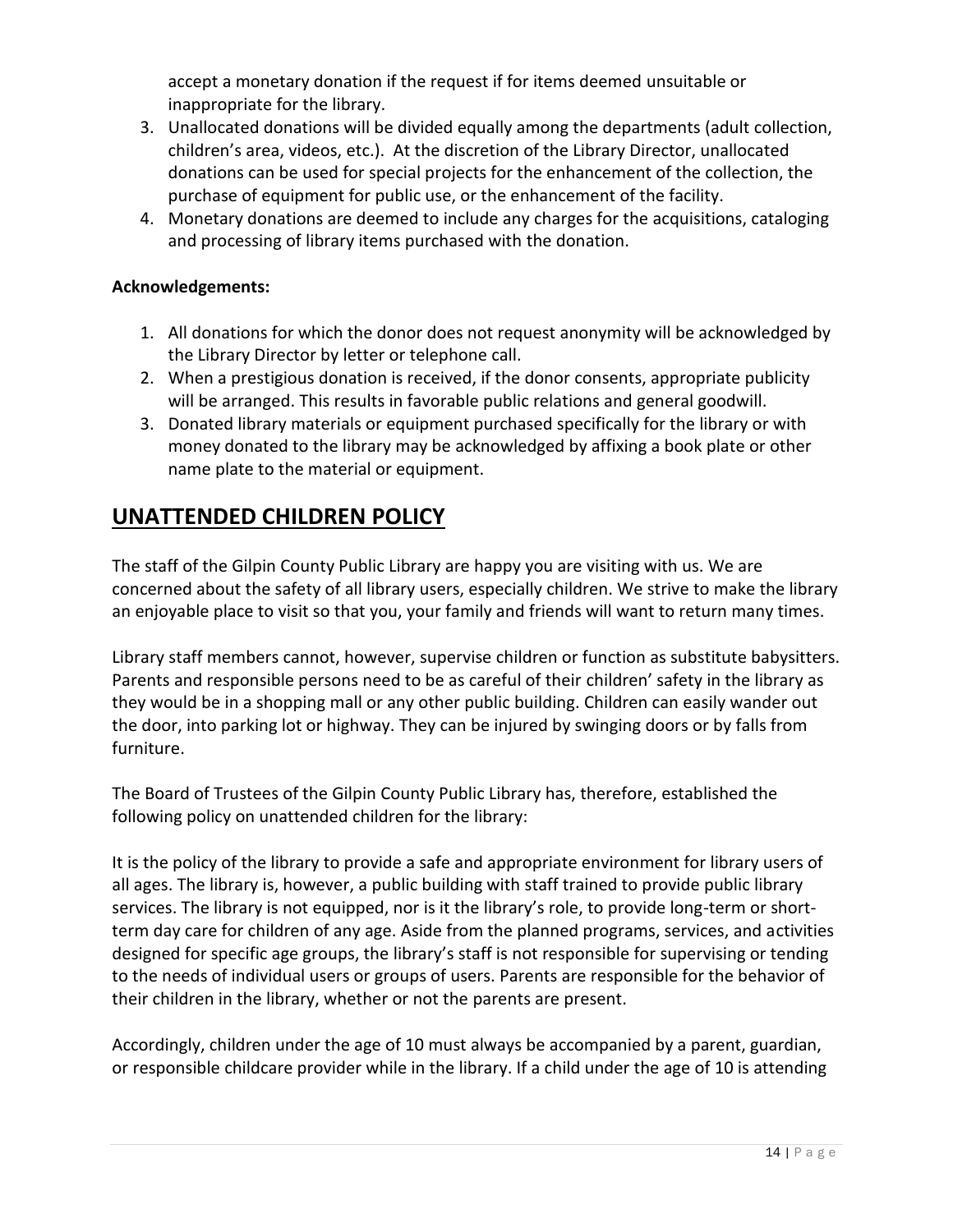a library program or activity, the parent, guardian, or responsible childcare provider must remain in the immediate area throughout the program.

In general, parents of any minor children should not leave them unattended for long periods at the library. This is especially important in the evening. The library closes at 8 p.m. (Tuesday and Thursday), or at 6 p.m. (Wednesday and Friday), or at 4 p.m. (Saturday), and children should be picked up no later than five minutes before closing time.

Special closing time procedures for unattended children, under 18 years of age:

- 1. An attempt will be made to call the parents. If a parent is contacted, insist that the child be picked up immediately.
- 2. If a parent cannot be reached, the sheriff's department will be contacted, with the request that someone pick up the child.
- 3. The librarian (or staff member) in charge, and one other staff member will remain in the building with the child until parent, guardian, or deputy arrives.
- 4. A copy of the library policy on unattended children will be handed to the child's parents, or to the child.
- 5. Under no circumstances shall a staff member take a child out of the building, or offer the child a ride home.

# **FREE SPEECH & OTHER ACTIVIES ON LIBRARY PROPERTY**

# **SOLICITORS, PEDDLERS AND OTHERS WHO SEEK TO SELL GOODS OR SERVICES OR ENTREAT LIBRARY PATRONS OR STAFF**

Solicitation, advertising, promotion, vending, peddling or product sampling is not allowed. The Library District prohibits all such activities on Library property, as it may interfere with the use or enjoyment of the Library by Library patrons. The Gilpin County Public Library District does not endorse, sponsor or support products, services, persons or groups unless related to Library service or management.

The Library occasionally receives requests from patrons or staff to conduct or endorse fundraising events or to provide public space for donation collection boxes. The Gilpin County Public Library District does not sponsor nor endorse the fundraising activities of other organizations, although periodically the Library may cooperate with local community charitable groups or service clubs to support community endeavors.

# **PETITIONING AND OTHER FREE SPEECH ACTIVITIES ON LIBRARY PROPERTY**

The Gilpin County Public Library District offers a limited public forum for free speech activities. In order to ensure normal operations of the Library, we enforce the below guidelines related to free speech activities on our property:

Free speech activities include, but are not limited to petitioning, leafleting and/or campaign activities. Inside the building, free speech activities are only allowed in the meeting room subject to the Meeting Room Usage Policy. Such activities cannot create a dangerous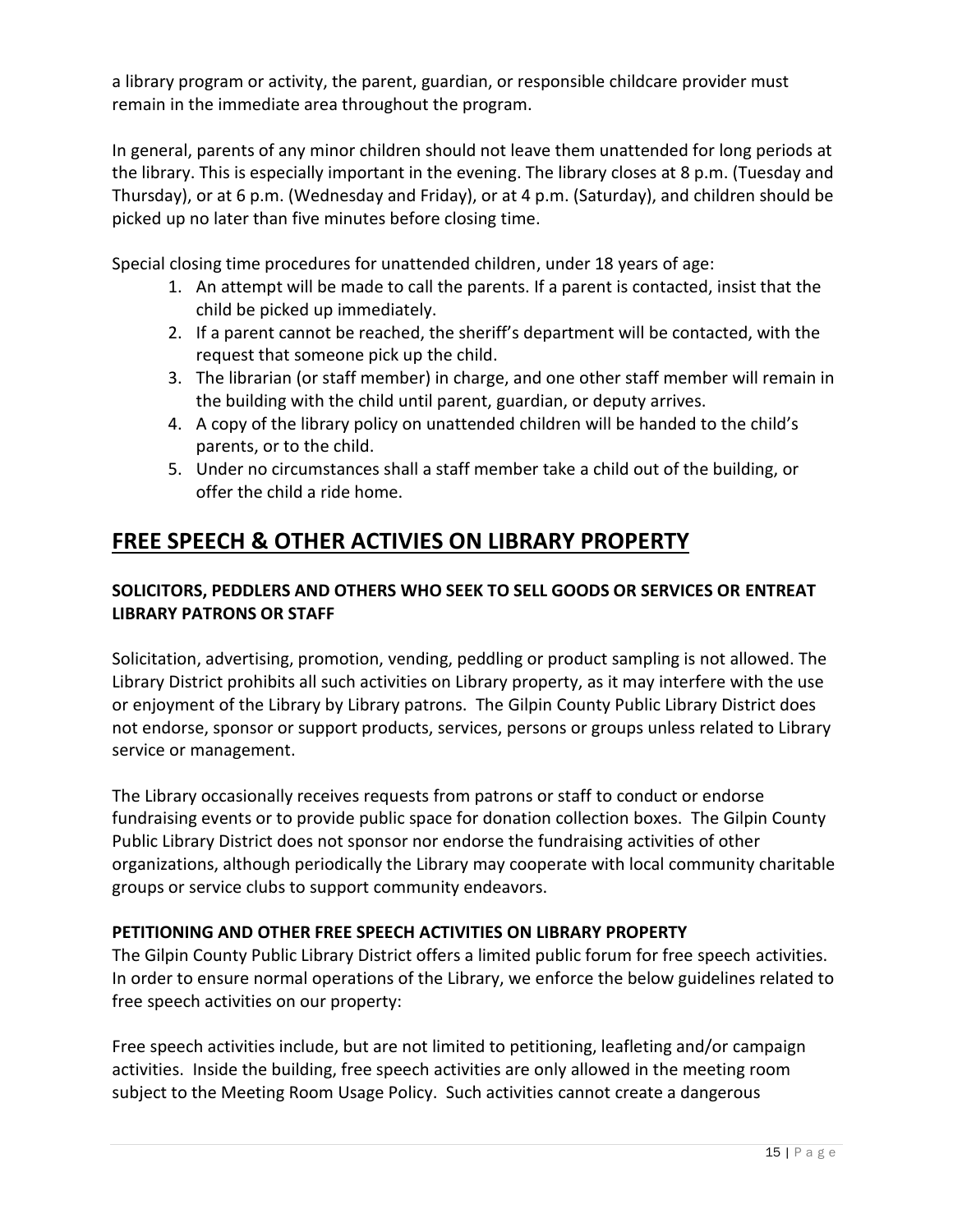condition, interfere with access and use of the library, damage property or create unnecessary maintenance expense for the Library. Library walkways and grounds provide appropriate public places for the exercise of the right of free speech. Those exercising free speech rights outside the building will limit their numbers to two individuals and shall remain 15 feet away from the entrance doors.

Those exercising their free speech rights may not engage in the following activities or actions. Violations may result in the revocation of the right to utilize Library property:

- 1. Hindering, impeding or blocking the passage of Library patrons, employees or visitors;
- 2. Continuing to impose upon, follow, shout at or against, mark for approach by others or otherwise press an issue after having been advised of the patron's, employee's or visitor's lack of interest or opposing viewpoint and desire to be left alone;
- 3. Surrounding or making serial approaches to a patron, employee or visitor;
- 4. Inciting or promoting arguments with or among Library patrons, employees or visitors;
- 5. Inciting or promoting imminent acts of violence;
- 6. Presenting, imposing or otherwise impressing upon patrons, employees or visitors obscene materials or materials;
- 7. Failure to abide by the restrictions placed on charging an admission fee, selling products, or fundraising, as stated in the Meeting Room Usage Policy.

#### **DISPLAYS BY THE PUBLIC ON LIBRARY PROPERTY**

Unmanned campaign posters, banners, yard signs and other outdoor displays (not sponsored by the Library District) shall not be posted, exhibited or left anywhere on Library District property. The Community Bulletin Board also may not be used for the display of political material. Such displays will be removed without notice and disposed of by Library personnel.

#### **POLITICAL PROGRAMS AND DEBATE**

The Library District or other organizations/individuals may schedule political programs or debates to help inform voters about issues or candidates in an election. Appropriate campaign material literature may be distributed by the program/debate participants as part of the program or debate.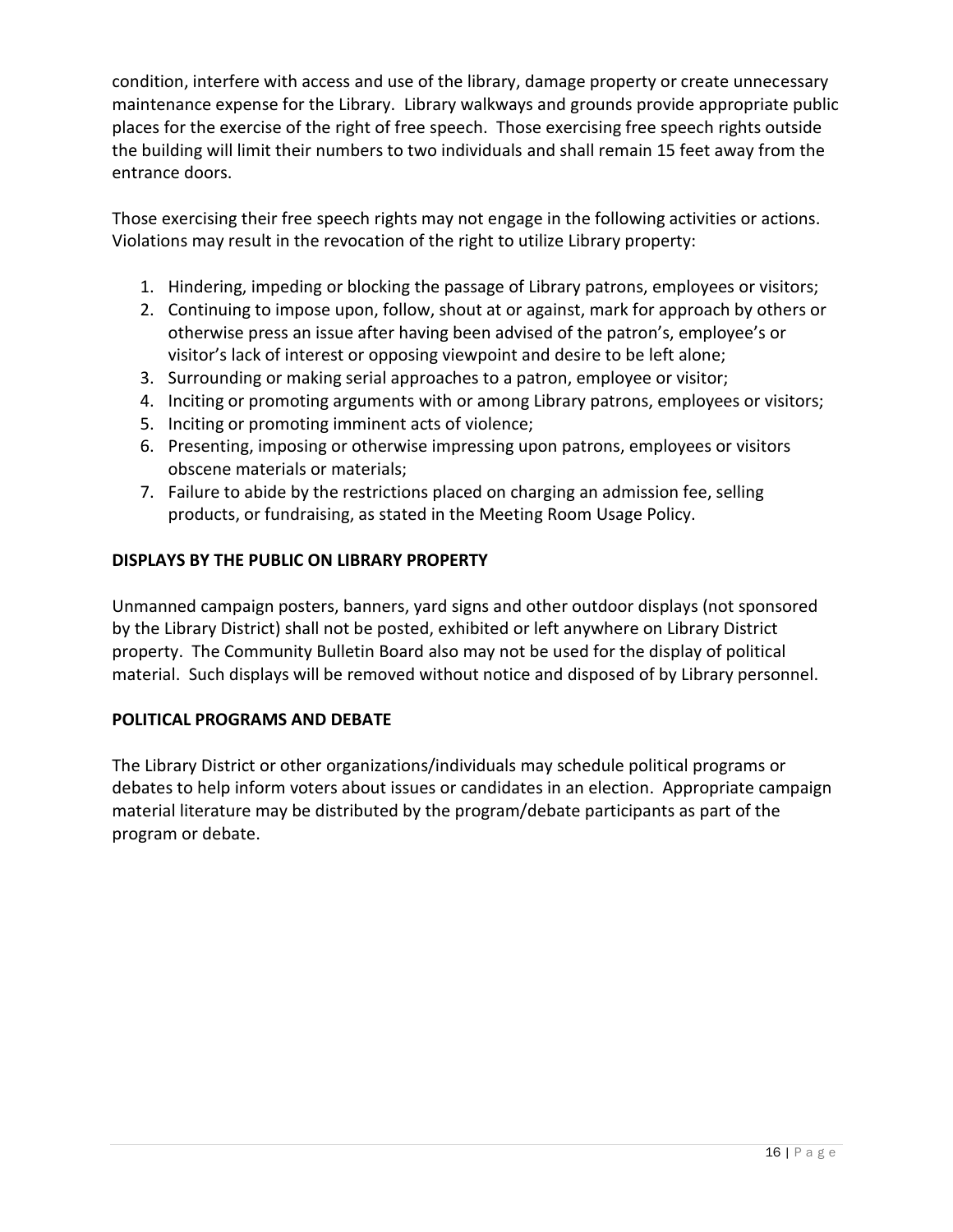# **DISPLAY POLICY**

#### **Purpose:**

The Gilpin County Public Library District provides the community with two spaces to post or display information. The Community Bulletin Board is used primarily for promoting civic, cultural, and educational events within the community. The General Information Bulletin Board consists of local information and advertisements.

#### **Policy:**

The Gilpin County Public Library District is interested in assisting patrons in finding information concerning topics of local interest. Based on the criteria listed in this policy, all items must be approved by the Library Director or designee before posting. Items posted without permission will be removed. Due to limited space, GCPL reserves the right to remove items from display at any time. No material will be returned.

#### **Community Bulletin Board:**

Materials should not exceed 11"x17" in size. Library or government sponsored events will be given first priority on available space. Acceptable items include but are not limited to:

- Fundraising events sponsored by nonprofit groups or organizations
- Civic, educational, religious or recreational events
- Notices of events sponsored by established cultural groups

#### **General Information Bulletin Board:**

Materials should not exceed 8.5"x11" in size. Local area patron and business information will be given first priority on available space. Acceptable items include but are not limited to:

- Advertisements selling or giving away items or services by individuals
- Any business or for profit advertising, including free services
- Garage/yard sale notices as well as lost animal notices

Permission to post an item does not constitute an endorsement by the GCPL Board of Trustees or Library District. Political material and religious tracts do not meet our display criteria and will be removed without notice. The brochure rack located near the General Information Bulletin Board is for educational and informational materials provided by federal, state, and local agencies. All posted items must be in keeping with the mission and values of the Library and should be of benefit to the community.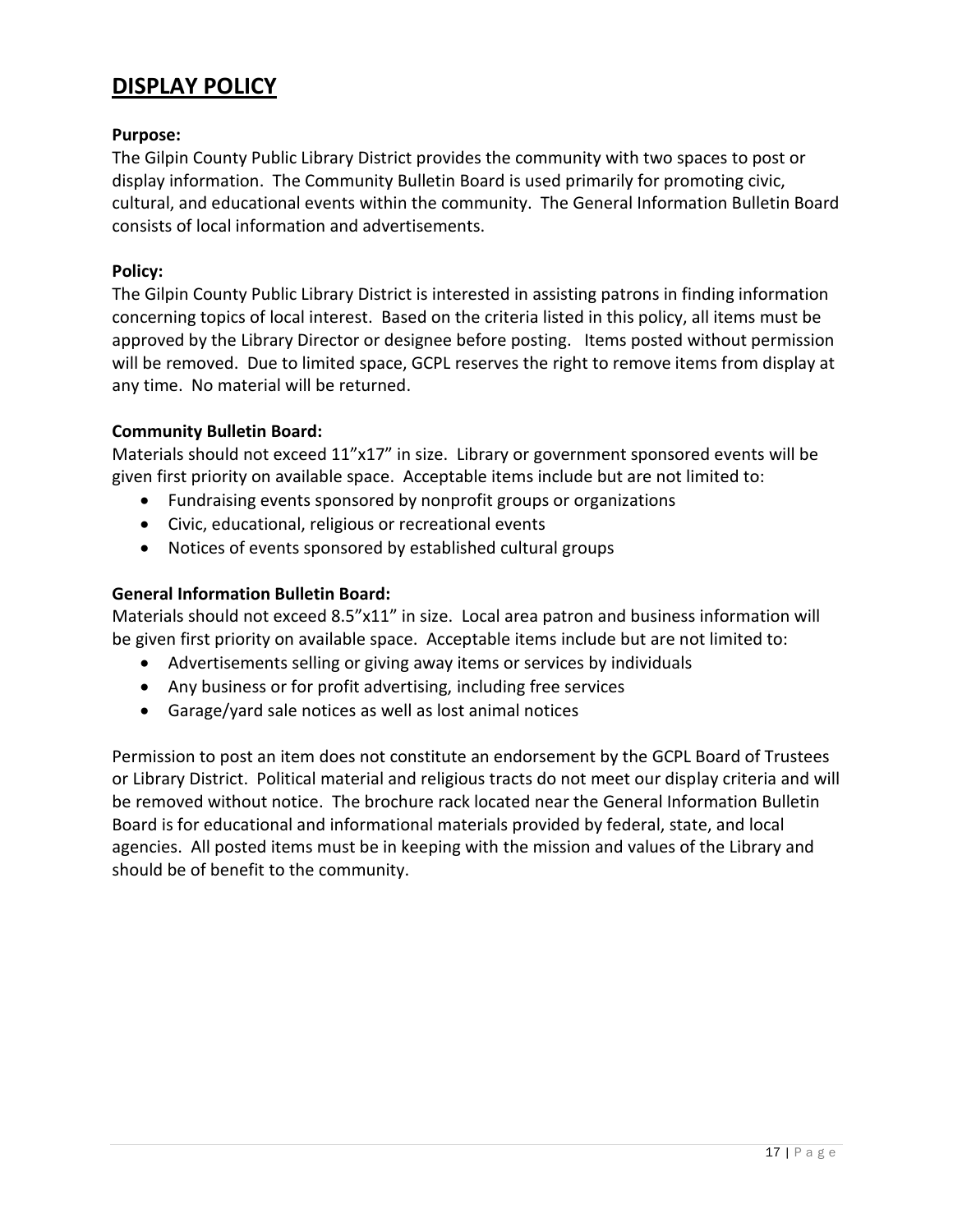# **RESERVE FUND POLICY**

#### **PURPOSE:**

The purpose of the reserves policy is to establish and maintain reserves to meet the goals of the Gilpin County Library District. The District's philosophy is to support fiscal sustainability as the first priority while also building funds for future needs. Adequate fund balance/net asset levels are crucial in long-term financial planning.

Reserve funds shall be identified as restricted, capital, emergency or unobligated reserves.

#### **DEFINITIONS:**

Restricted Reserves are amounts subject to externally enforceable legal restrictions and may consist of:

- State-mandated reserves, such as TABOR reserve requirements
- Funds specifically mandated for debt service
- Future legal requirements which may be placed on the library district

Capital Reserves are resources whose use is constrained by a limitation that a government imposes upon itself at its highest decision-making level. The decision to classify funds as capital reserves requires approval by the Board of Trustees. Examples of committed reserves include:

- Funds for future major maintenance and improvements based on a detailed replacement schedule (Technology Replacement Plan, etc.)
- Other funds restricted by the Board of Trustees

Emergency Reserves are resources set aside to maintain continuity of service when faced with major failures in the facilities' infrastructure or during economic downturns. Examples include:

- Loss of tax revenue due to a pandemic, recession, or other event with a negative economic impact.
- An unforeseen failure of a major component of the Library building (roof, cistern, flooding caused by faulty plumbing, etc.).

Unobligated Reserves are amounts that are not placed into any other reserve category listed above.

#### **POLICY:**

- Restricted Reserves shall be set at 3% of the current fiscal year's spending as mandated by the state.
- Capital Reserves contributions shall be set at 15% of the current fiscal year's budgeted spending.
- Emergency Reserves contributions shall be set at 10% of the current fiscal year's budgeted spending.
- Unobligated Reserves can be used for future projects and improvements with approval from the Board of Trustees.

Capital, Emergency, and Unobligated Reserves will accrue annually. Contributions to these funds will be reviewed annually by the Library Board during the normal budget cycle.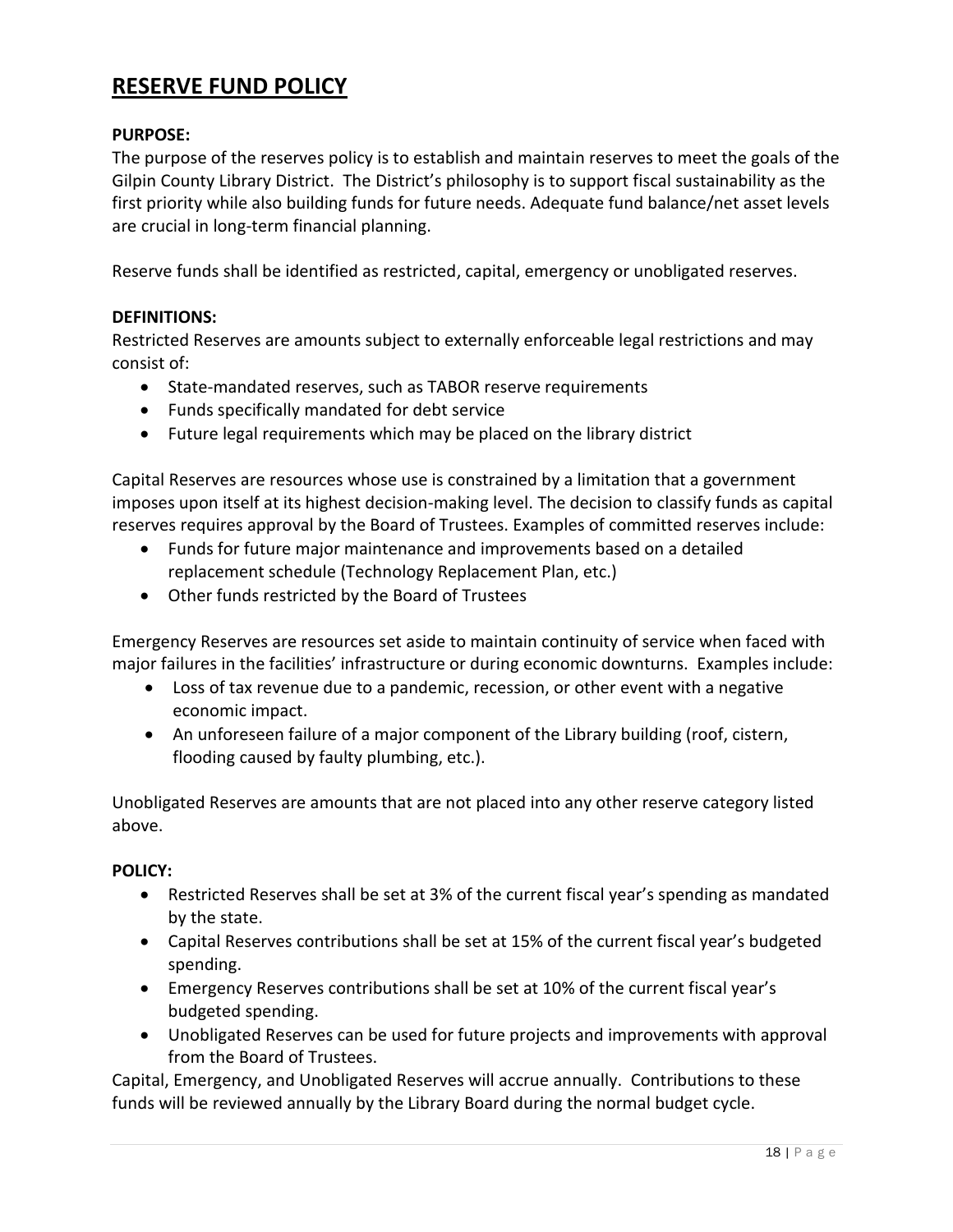

| <u>__</u> ___ Internet | Content of Library Program<br>______ Other (describe) _____________                                                                                                |
|------------------------|--------------------------------------------------------------------------------------------------------------------------------------------------------------------|
|                        | 2. Please indicate how much of the resource you have read or viewed, e.g. all of it, quit                                                                          |
|                        | 3. Please comment on the resource as a whole, as well as being specific on those<br>matters which concern you. (Please use and attach additional pages as needed.) |
|                        | after the beginning, none of it but concerned based on reports from others.                                                                                        |

4. What specific action regarding this resource are you seeking from the Library?

\_\_\_\_\_\_\_\_\_\_\_\_\_\_\_\_\_\_\_\_\_\_\_\_\_\_\_\_\_\_\_\_\_\_\_\_\_\_\_\_\_\_\_\_\_\_\_\_\_\_\_\_\_\_\_\_\_\_\_\_\_\_\_\_\_\_\_\_\_\_

\_\_\_\_\_\_\_\_\_\_\_\_\_\_\_\_\_\_\_\_\_\_\_\_\_\_\_\_\_\_\_\_\_\_\_\_\_\_\_\_\_\_\_\_\_\_\_\_\_\_\_\_\_\_\_\_\_\_\_\_\_\_\_\_\_\_\_\_\_\_ \_\_\_\_\_\_\_\_\_\_\_\_\_\_\_\_\_\_\_\_\_\_\_\_\_\_\_\_\_\_\_\_\_\_\_\_\_\_\_\_\_\_\_\_\_\_\_\_\_\_\_\_\_\_\_\_\_\_\_\_\_\_\_\_\_\_\_\_\_\_ \_\_\_\_\_\_\_\_\_\_\_\_\_\_\_\_\_\_\_\_\_\_\_\_\_\_\_\_\_\_\_\_\_\_\_\_\_\_\_\_\_\_\_\_\_\_\_\_\_\_\_\_\_\_\_\_\_\_\_\_\_\_\_\_\_\_\_\_\_\_ \_\_\_\_\_\_\_\_\_\_\_\_\_\_\_\_\_\_\_\_\_\_\_\_\_\_\_\_\_\_\_\_\_\_\_\_\_\_\_\_\_\_\_\_\_\_\_\_\_\_\_\_\_\_\_\_\_\_\_\_\_\_\_\_\_\_\_\_\_\_

 $\overline{\phantom{a}}$  , and the contribution of the contribution of  $\overline{\phantom{a}}$  , and  $\overline{\phantom{a}}$  , and  $\overline{\phantom{a}}$  , and  $\overline{\phantom{a}}$  , and  $\overline{\phantom{a}}$  , and  $\overline{\phantom{a}}$  , and  $\overline{\phantom{a}}$  , and  $\overline{\phantom{a}}$  , and  $\overline{\phantom{a}}$  , and

Signature Date

\_\_\_\_\_\_\_\_\_\_\_\_\_\_\_\_\_\_\_\_

\_\_\_\_\_\_\_\_\_\_\_\_\_\_\_\_\_\_\_\_\_\_\_\_\_\_\_\_\_\_